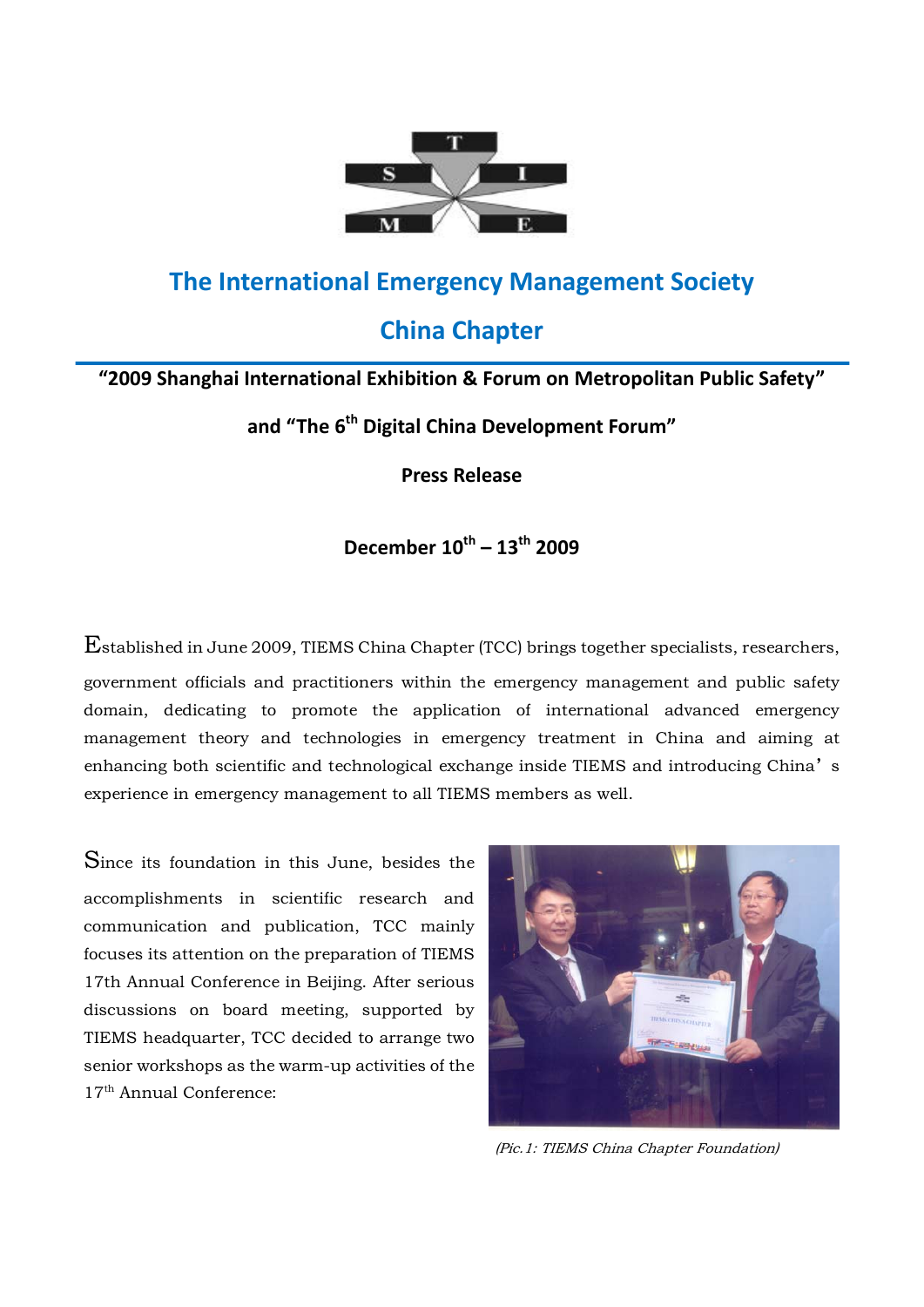#### 1. "2009 Shanghai International Exhibition & Forum on Metropolitan Public Safety"

On December 10<sup>th</sup>-12<sup>th</sup> 2009, in Shanghai Exhibition Center, as a co-sponsor, TCC organized "2009 Shanghai International Exhibition & Forum on Metropolitan Public Safety", with the theme of "A Safe City for Better Life". TIEMS president K. Harald Drager, TIEMS Principal Registration officer Giedo Van Pellicom, TIEMS Secretary General Andreas Clessienne and Martin Von Bergh paid a special visit to Shanghai and participated in this special workshop as guest keynote speakers. As the first workshop which TCC sponsored after its foundation, this activity was completed with full success.



(Pic.2: TIEMS Delegates in Shanghai Forum)

The forum covered a wide range of topics including disaster prevention, emergency command communication, disaster disposal, rescue and guarantee, and relief construction, which made it actually an exhibition of the latest achievements of Chinese government in emergency



prevention, disaster rescue and disaster reduction.

On Dec 12th, TIEMS arranged a special section concentrating on the preparation of TIEMS 17th annual conference and TIEMS long-term development strategy. Firstly, President K. Harald Drager gave a keynote speech with the title of "Good Public Safety Communication is vital for City Safety", emphasizing the

(Pic.3: TIEMS President, K. Harald Drager) significance of good communication. Then,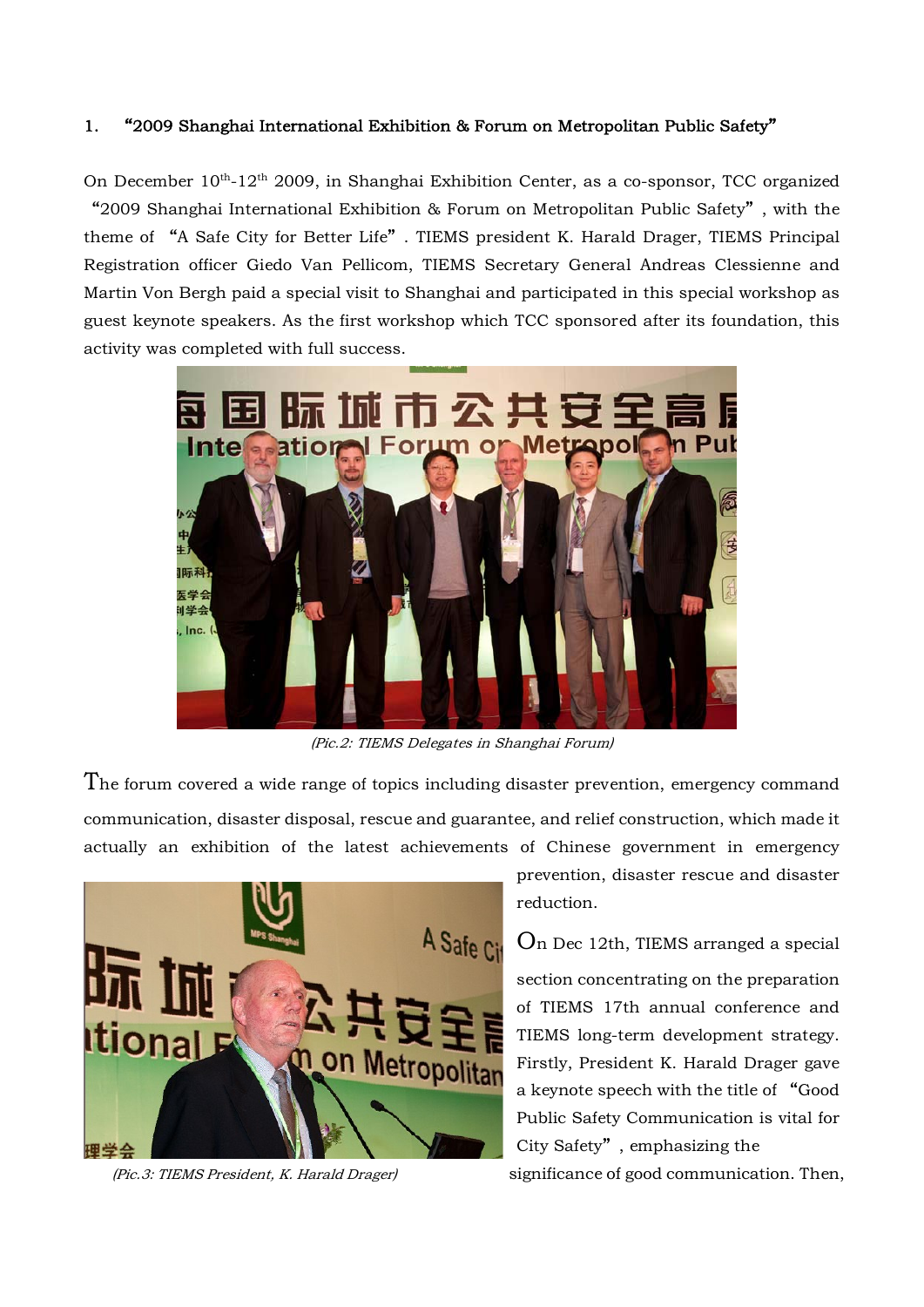

(Pic.4: Director for Asia-Pacific, Mr. Qu guosheng)

presented by Dr. Zhang Ji who's the TIEMS Director for Communication and Publication indicated the trend of emergency management in China and successfully concluded this special session.

During the forum, TCC especially designed and dressed a propagandistic booth for TIEMS in the exhibition area, introducing the history and aim of TIEMS and the foundation of

Martin Von Bergh introduced TIEMS Education and Certification project which he's responsible for. After that, TIEMS Director for Asia-Pacific Area, Mr. Qu guosheng, shared his research about Wenchuan earthquake by delivering his speech with the topic of "The Particularity of Catastrophe Response and Strategy for Rescue and Disposal". The speech with the title of "On the Protection of the Chinese National Critical Infrastructure from the Three-year Practice and Revision of NIPP"



(Pic.5: Giedo Van Pellicom at the Forum)

TIEMC China Chapter. Besides that, during the exhibition, TCC distributed almost 200 pieces of well-designed TIEMS 17 Annual Conference Brochure to all delegates, arousing large-scale attention and successfully promoting the TIEMS brand and TIEMS activities.



(Pic.6: TCC Secretary General Mr. Zhang ji at the Forum) (Pic.7: Martin Von Bergh at the Forum)

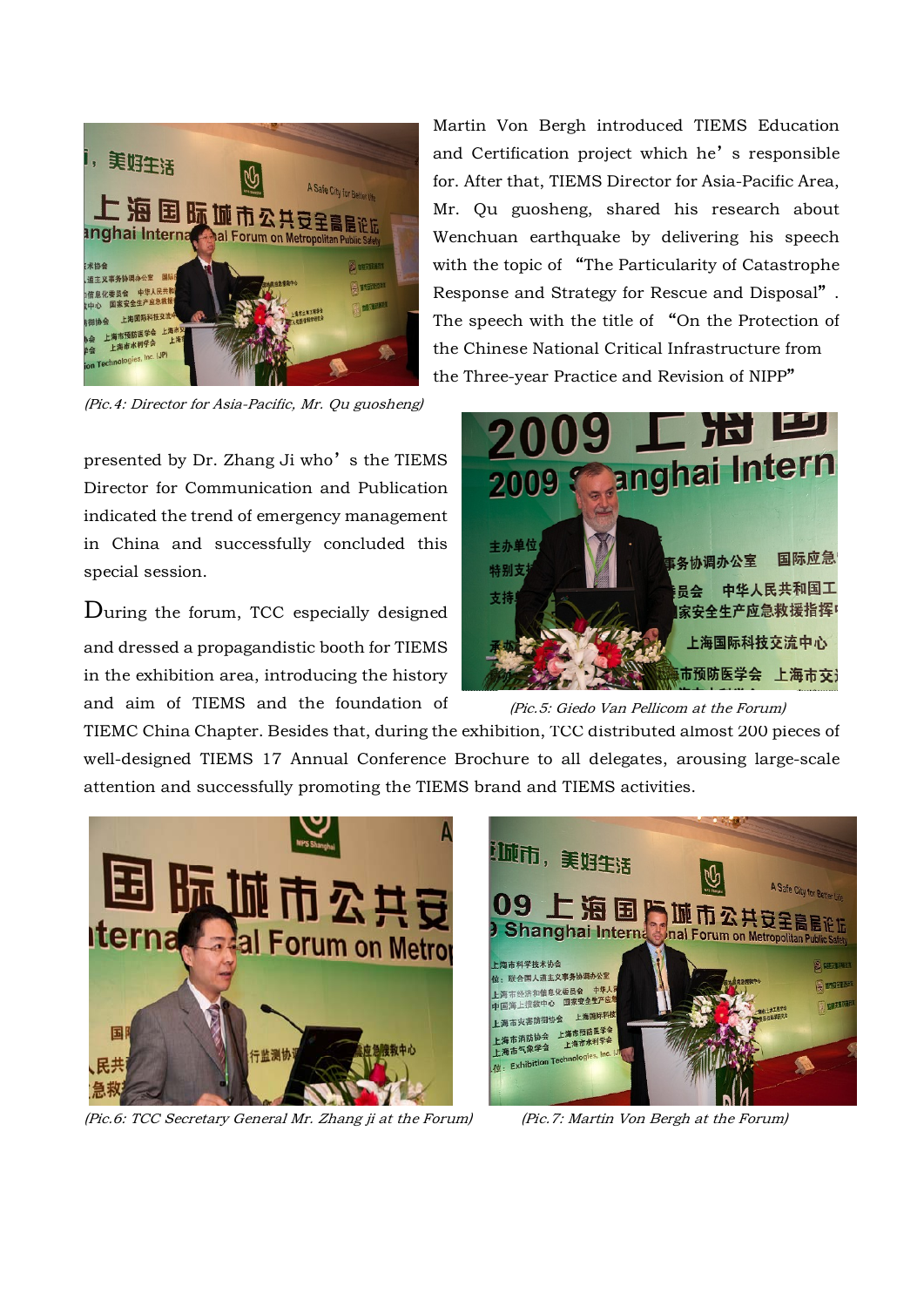

(Pic.8: Group photo at TIEMS Exhibition Booth)

#### 2. The 6th Digital China Development Forum (DCDF2009)

 $\mathbf{O}_n$  December 12<sup>th</sup>-13<sup>th</sup>, TCC co-sponsored another workshop — "The 6th Digital China Development Forum (DCDF2009)". A total of four hundreds of government officials, renowned academicians, experts and researchers, famous entrepreneurs coming from countries all over the world took part in this senior workshop in Beijing Zhongyuan Hotel. The topics covered by



(Pic.9: Group Photo at DCDF 2009)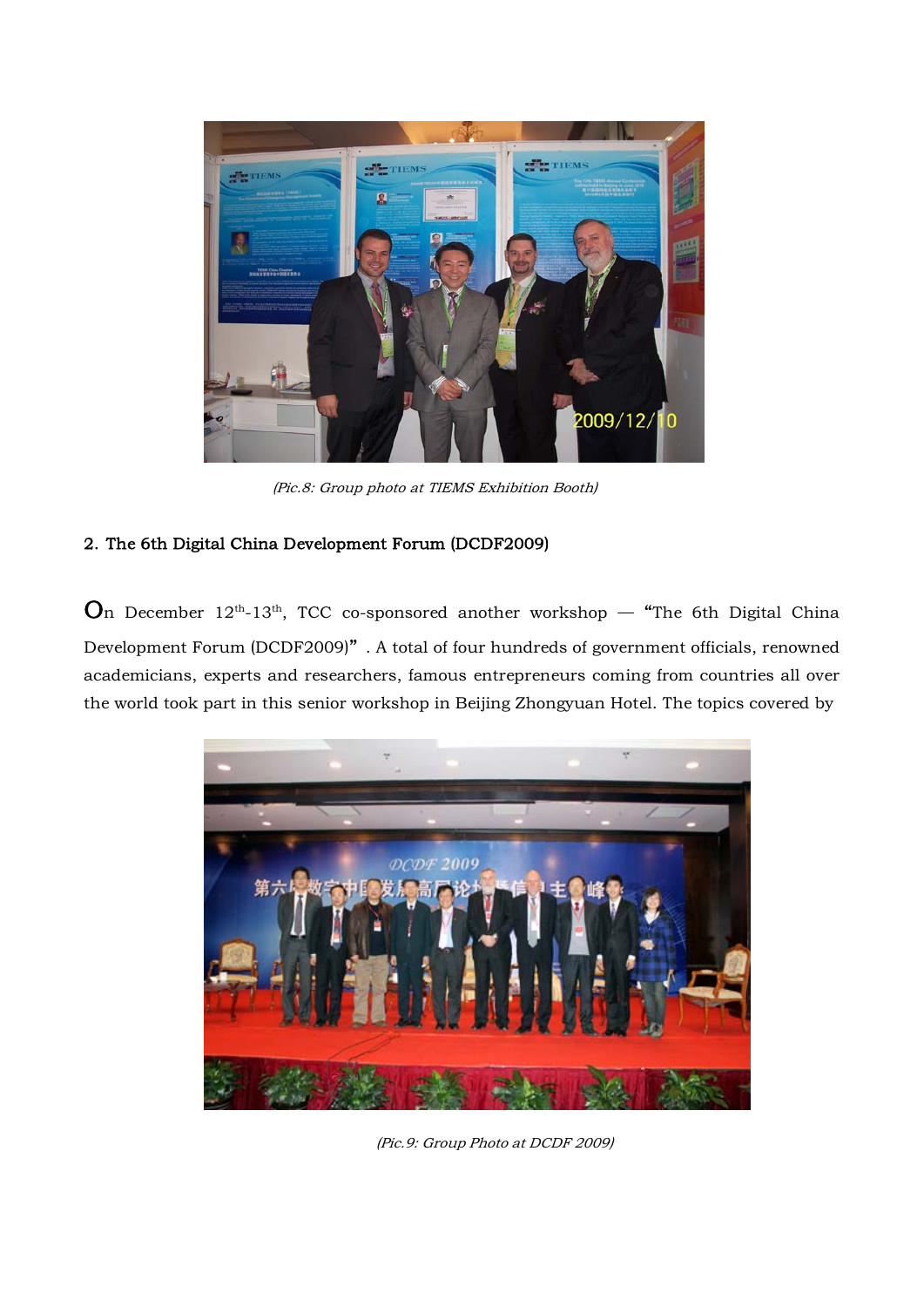this workshop ranged from digital disaster reduction and emergency management, wireless city and E-government, Digital Park, Digital Ocean, Digital economics and industries to Digital energy sources and resources, digital health, Satellite navigation application and local service, etc.

TIEMS President K. Harald Drager together with TCC Vice Presidents Mr. Qu guosheng and Mr. Li jing addressed at the opening ceremony. Mr. Qu and Mr. Li also hosted the "Digital Disaster Reduction



## "Wenchuang" earthquake as the background, TCC vice president Mr. Qu guosheng gave a presentation with the title of "Digital Disaster Reduction and Emergency Management" being the same with the topic of the special session. Following to that, TCC vice president Mr. Li jing gave a speech with the theme of "Digital Shifang and the control on after-earthquake reconstruction" and introduced the control experience and method applied in the (Pic.11: TCC Vice President Mr. Qu and Mr. Li)



and Emergency Management" forum on 13th Dec. TIEMS President K. Harald Drager delivered a splendid presentation with the subject of "Global development in Emergency management", summarizing the latest development within emergency management field and pointing out the future development trend. In addition to that, TIEMS Registration Officer, Giedo Van Pellicom, introduced and explained the newest TIEMS Education and Certification Program which is under large-scale promotion. Then, taking the (Pic.10: Group Photo at DCDF 2009)



after-earthquake reconstruction in Shifang whic *(Pic.12: TCC Secretary General Mr. Zhang ji at DCDF 2009)* is a severely afflicted city in Wenchuang Earthquake. At a later time, TCC Secretary General, Dr. Zhang ji, shared his own research supported by practices carried out by his own by giving a presentation of "Four types of emergency management digital platform and its development", analyzing the features, similarities and differences of the four types of digital platform. Under